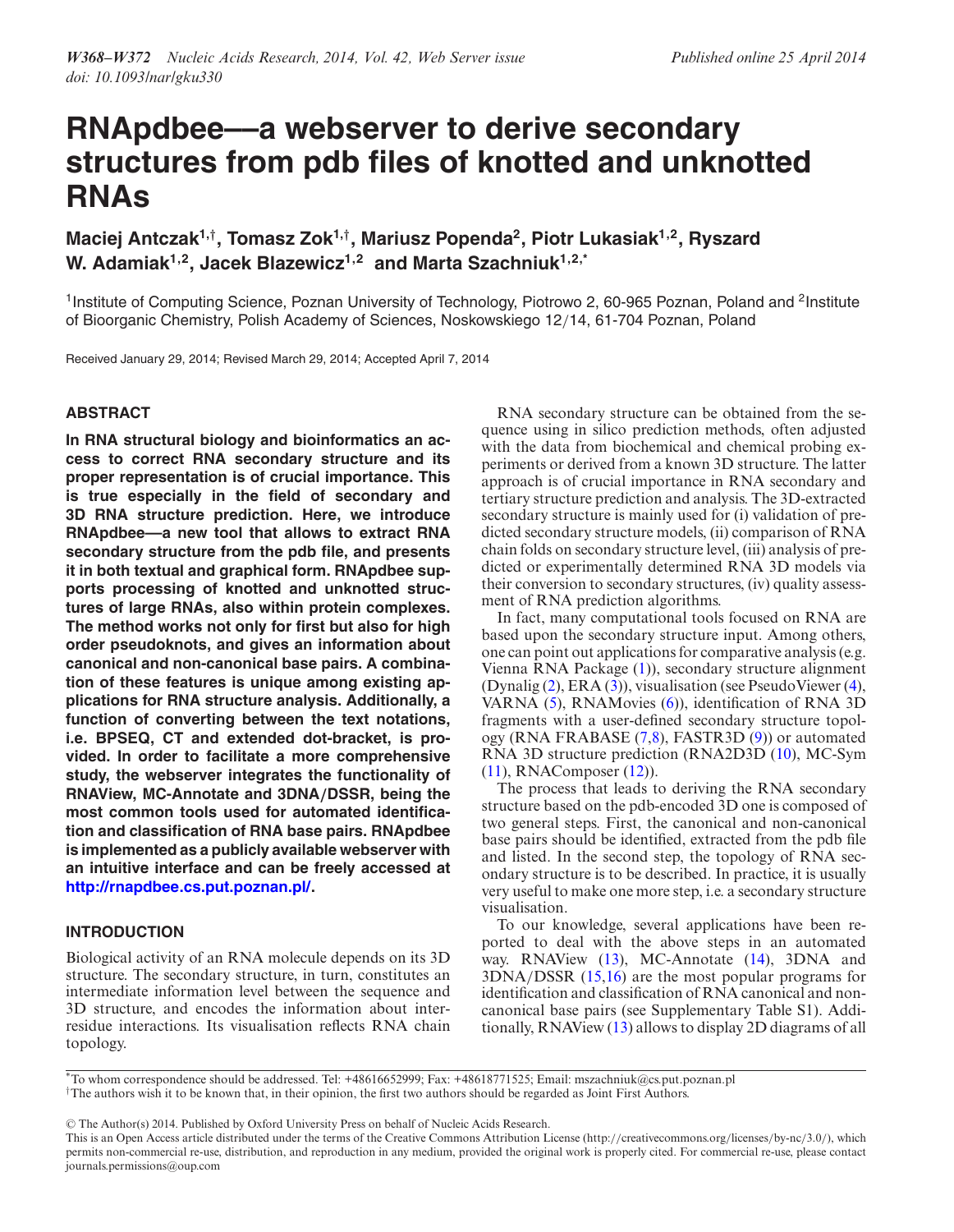interactions within RNA secondary structure motifs. MC-Annotate [\(14\)](#page-4-0) provides a structural graph which encodes the molecule geometry, e.g. nucleotide conformations, and various base-base interactions, including stacking. It also identifies pseudoknots, but their representation does not reflect the order. 3DNA [\(15,16\)](#page-4-0) gives a full description and allows for an analysis of base pairs, strands and helical parameters within tertiary structures. Its DSSR web-based version [\(16\)](#page-4-0) also detects first-order pseudoknots and outputs secondary structure topology in a dot-bracket notation. Unfortunately, processing of large RNA structures is not always convenient for all of these methods, especially when output data visualisation is considered. Most importantly, even though they can identify pseudoknots with various orders, the output information does not encode this variety.

Here, we introduce RNApdbee––a new webserver tool (Supplementary Figure S1) that allows to extract an RNA secondary structure from atom coordinate data collected in a pdb file (including multi-model files), and presents it in both textual and graphical form. The server supports most common text formats (CT, BPSEQ and dot-bracket) and provides their appropriate conversion. RNApdbee is the first application that allows for automated processing of not only first, but also high-ordered pseudoknots, often existing in large RNA 3D structures. Within the concept of nested and non-nested RNA helices [\(17\)](#page-4-0), the pseudoknot order is a minimum number of base pair set decompositions, aimed to obtain subsets containing nested base pairs only (i.e. subsets not involved in a conflict). Thus, a structure without pseudoknot has a zero order, a set requiring a single decomposition into two subsets defines a pseudoknot of the first order, etc. The pseudoknot order diversity is clearly revealed in the output secondary structure by its encoding in the extended dot-bracket notation and proper graphical visualisation, even in the case of as complex structures as the recently reported intron II [\(18\)](#page-4-0). RNApdbee is implemented as a publicly available webserver with a user-friendly interface and can be freely accessed at [http://rnapdbee.cs.put.poznan.pl/.](http://rnapdbee.cs.put.poznan.pl/)

# **METHOD OUTLINE**

The RNApdbee webserver provides two usage scenarios. The basic one (*3D scenario*) allows to derive the secondary structure topology of RNA from the pdb data. It has been built upon the following three-step procedure: (i) identification of base pairs, (ii) iterative structure decomposition and pseudoknots' classification, (iii) encoding and, optionally, visualisation of RNA secondary structure topology. The second, *2D scenario*, allows to convert between the CT, BPSEQ and extended dot-bracket notations. Following steps (ii) and (iii), it computes the topology of an RNA secondary structure based on CT or BPSEQ representation, refines the information about the pseudoknot orders and encodes it in an extended dot-bracket.

The scheme of RNApdbee computational process is presented in Figure [1,](#page-2-0) and its brief overview is given below. Both scenarios start from the validation of an input data, which may be either uploaded by the user or, in case of *3D scenario*, automatically downloaded from the Protein Data Bank [\(19\)](#page-4-0). Additionally, the metadata (i.e. a list of modified and missing residues) are collected from the pdb file and stored in a local intermediate repository.

# **Step (i). Identification of base pairs**

All canonical and non-canonical base pairs are retrieved from the pdb file using RNAView [\(13\)](#page-4-0), MC-Annotate [\(14\)](#page-4-0) or 3DNA/DSSR [\(16\)](#page-4-0), upon user's choice. Out of them, the canonical Watson-Crick (AU, UA, CG, GC) and wobble (GU, UG) base pairs are selected for further processing. Moreover, for the user choosing 3DNA/DSSR, noncanonical base pairs which can be encoded in the extended dot-bracket notation, located in helical regions, are optionally processed. All the remaining interactions, i.e. canonical multiplets, protein residues or ligands, are put aside. Next, the information about modified residues is restored in the RNA sequence, and missing residues are annotated in the secondary structure representation. The data prepared in this way is saved in BPSEQ and CT formats.

# **Step (ii). Structure decomposition and pseudoknot classification**

The secondary structure is decomposed stepwise by an iterative algorithm being the core of RNApdbee engine (cf. dark green boxes in Figure [1\)](#page-2-0). Starting from the base level, the algorithm identifies knotted regions using the modified Elimination Gain (EG) heuristics [\(17\)](#page-4-0). Original EG unknots the structure by elimination of conflicts between paired regions. In our implementation, this process aims to collect information about the number of conflicts identified for each region (i.e. pseudoknot order) and their placement. Every succeeding iteration of EG leads to detecting the pseudoknot(s) of the consecutive order (starting from the first-order pseudoknots identified at the beginning). The algorithm stops, when no conflicted regions can be found. Finally, the collected information is used to encode the knotted structure with the extended dot-bracket notation.

### **Step (iii). Encoding and visualisation of RNA secondary structure topology**

Finally, all partial results collected in the intermediate repository are merged to compose the complete secondary structure topology. It is described in the extended dotbracket notation, where an unpaired residue is represented by a dot '.', a base pair––by a pair of opening '(' and closing ')' brackets, and a pseudoknot-involved base pair is represented according to the pseudoknot order. The first, second and third order pseudoknots are encoded by '[,]', '{,}' and  $\langle \langle \cdot, \rangle \rangle$ , respectively, while for the higher orders consecutive letters are used, i.e. 'A,a', 'B,b', etc. The graphical image of the secondary structure topology can be generated upon user's choice, either by a PseudoViewer-based procedure (extending RNA FRABASE drawing algorithm [\(8\)](#page-4-0)) or using VARNA [\(5\)](#page-4-0) with own modifications. The drawing stands on the extended dot-bracket representation. Both procedures use colours to annotate the order of pseudoknot interactions: dark green, navy blue, red, violet, blue, brown, magenta and light green lines indicate the orders from 1 to 8, respectively.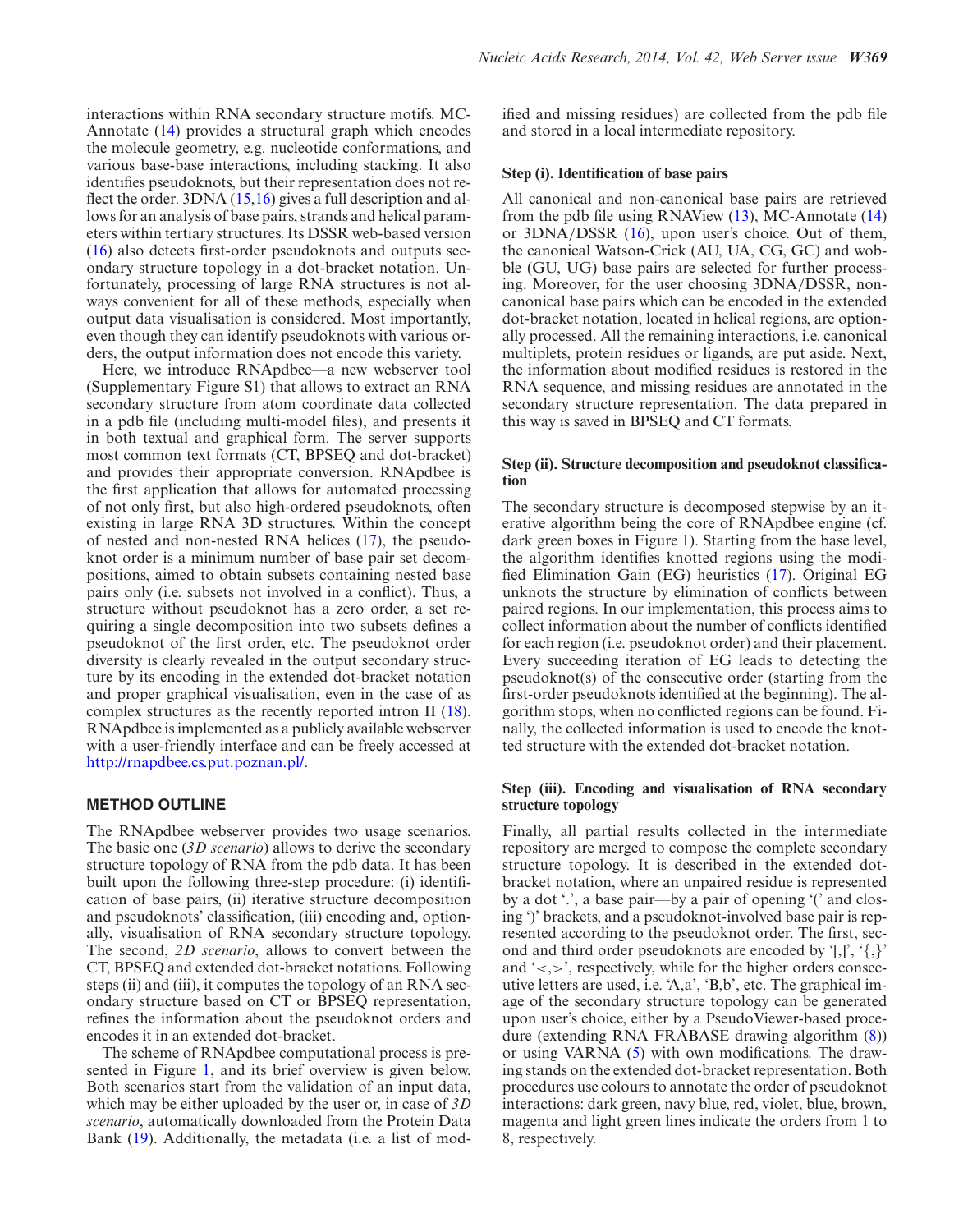<span id="page-2-0"></span>

**Figure 1.** RNApdbee workflow scheme.

#### **IMPLEMENTATION**

The RNApdbee project has been implemented in a twolayer architecture, where the computational engine is the back-end layer, and the web application forms the frontend. The back-end layer is encoded in Java 1.7.0 and served by Apache Maven 3.1.0. The web application has been implemented in Spring MVC3 framework (POJOs, JSP) and operates on Apache Tomcat 7.0 webserver. The engine aggregates selected functionality of RNAView [\(13\)](#page-4-0), MC-Annotate [\(14\)](#page-4-0) and 3DNA/DSSR [\(16\)](#page-4-0) to identify base pairs, with our own algorithms for data parsing, file conversion and encoding of the secondary structure in the extended dot-bracket notation. To draw the RNA secondary structure, RNApdbee engine runs PseudoViewer [\(4\)](#page-4-0) and VARNA [\(5\)](#page-4-0), supplemented with our own scripts for graphical annotation of pseudoknot order.

RNApdbee runs in openSUSE 64-bit Linux environment, equipped with six Intel Xeon (2.33 GHz) processors and 12GB of RAM. It can be operated through many web browsers, such as Google Chrome, Mozilla Firefox, Internet Explorer and Opera, running under Windows, MacOS or Unix/Linux. RNApdbee has been thoroughly tested on Windows and Linux platforms, according to its efficiency and fault tolerance. A set of 2401 pdb files containing RNA structures (RNAs and RNA-protein complexes) with various complexity has been processed and analysed. Every test case has been successfully executed with each configuration of input options for base pair identification and output visualisation. The test cases have been recorded using Selenium IDE plugin for Mozilla Firefox. The same plugin was used to control the performance tests, which were

conducted simultaneously on several workstations. The service is hosted and maintained by the Institute of Computing Science, Poznan University of Technology, Poland [\(http://rnapdbee.cs.put.poznan.pl/\)](http://rnapdbee.cs.put.poznan.pl/).

#### **Input and output description**

In the *3D scenario*, the user specifies the 3D structure, selects the method for base pair identification (default = RNAView) and graphics preparation (default = PseudoViewer-based procedure) and submits the request to the server. Users can upload their own 3D structure files in the pdb format or indicate the PDB-deposited structure by entering PDB ID. In the latter case, RNApdbee automatically downloads the associated file from the Protein Data Bank [\(19\)](#page-4-0). The uploaded pdb data can be viewed and modified upon selecting *Show file contents* button. In the *2D scenario*, the user uploads secondary structure CT or BPSEQ file, selects the method for image drawing and runs computation. In both scenarios, three input examples per each supported format are provided. After selecting the example and clicking the *Run* button, RNApdbee proceeds with computation and takes the user directly to the results page.

The entire output is accessible for viewing in the result page, directly after job submission. The resulting RNA secondary structure is provided in text formats, including extended dot-bracket, CT and BPSEQ. The listing of noncanonical base pairs with their classification is provided in the *3D scenario*. Upon the user's choice, the graphical representation of the output is displayed. Additional messages generated during input data validation and processing, including warnings, are available for viewing within the *Mes-*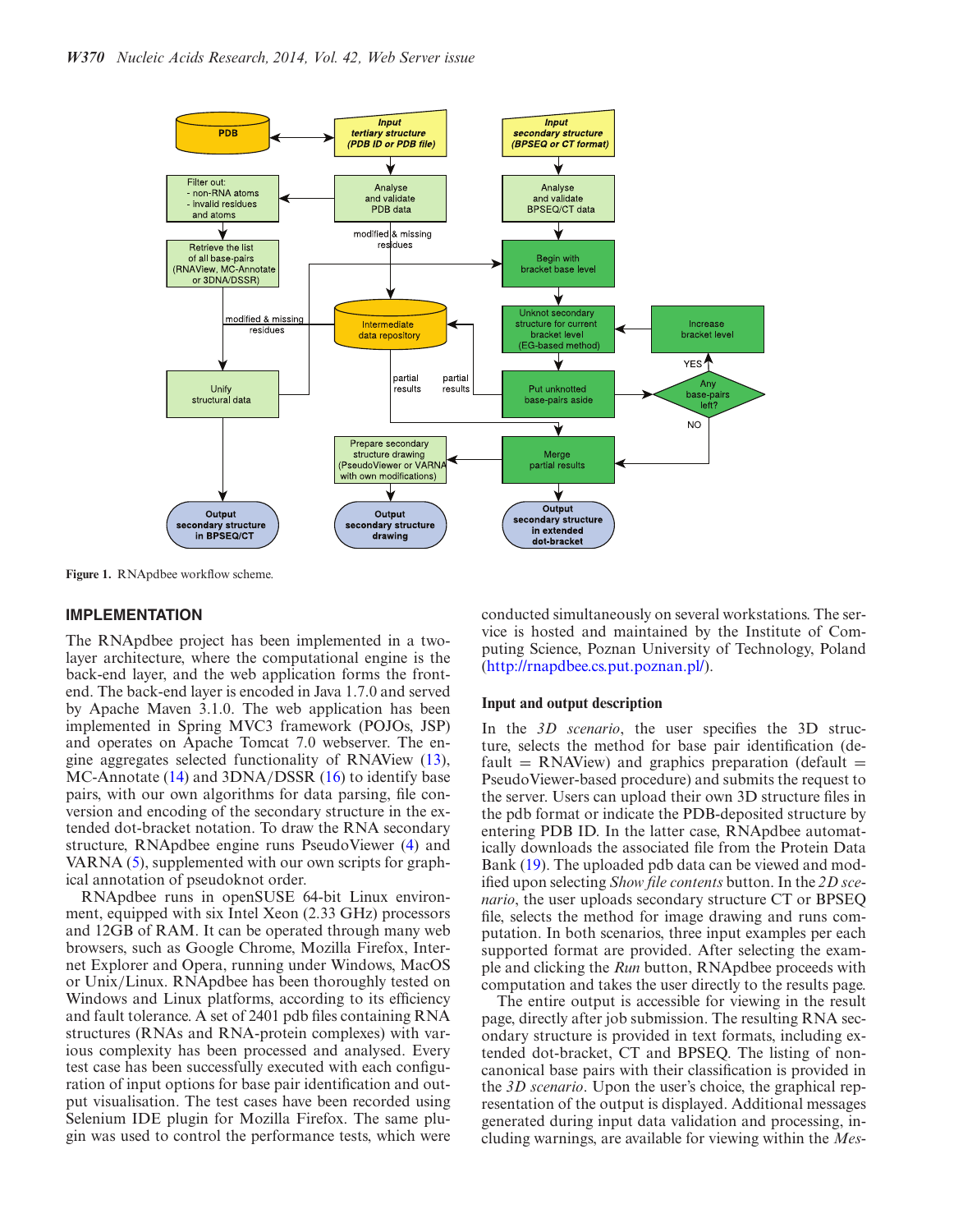

**Figure 2.** An arc diagram to represent the secondary structure of 1DDY (chain A) generated by R-CHIE upon the dot-bracket notation. Arcs of the same colour define a paired region. Crossing arcs reflect a conflict observed between the corresponding regions. (**a**) RNApdbee recognizes pseudoknots of the first (dark green) and second (navy blue) order. (**b**) 3DNA/DSSR improperly classifies base pairs (within residues in red) and the structure is recognized as the first-order pseudoknot.

*sages* section. All the results can be downloaded for local use. Upon selecting the results of interest and clicking the *Download selected results* button, the user is provided with a compressed archive file.

#### **RESULTS AND DISCUSSION**

We have developed RNApdbee, a new webserver which enables an easy access to pdb-derived secondary structures of RNAs. In contrast to other, already mentioned tools, RNApdbee can process large 3D structures with pseudoknots of high order and gives the output data without loss of information. Figure 2 illustrates a diagram of an example small RNA structure (1DDY, chain A), generated by R-CHIE [\(20\),](#page-4-0) where RNApdbee shows additional interaction of the second order, whereas 3DNA/DSSR loses this information. The same concerns MC-Annotate.

To show the exceptional features of RNApdbee, here we present a rather complex case, concerning the recently predicted 3D structure of ai5 $\gamma$  group IIB intron [\(18\)](#page-4-0). Its atom coordinates have been processed using the server default input options. Figure 3 shows IIB intron secondary structure, output by RNApdbee in both extended dot-bracket and a graphical representation. High complexity of this 3D structure and the presence of first-, second- and third-order pseudoknots, make the corresponding secondary structure topology hard to be presented using other methods. Note that all pseudoknots of up to the third order are properly exhibited in the RNApdbee output.

It is interesting to note that among 2401 structures actually listed in RNA FRABASE 2.0 [\(8\)](#page-4-0), considering only canonical base pairs identified by RNAView, we have found 53.10% structures without pseudoknots, 20.74% with firstorder pseudoknots only, 37.98% with first- and secondorder pseudoknots, 8.91% with pseudoknots of up to the



 $(((((\ldots, ((((\ldots,)))))\ldots, \ldots,)))))\ldots.$ 



**Figure 3.** The secondary structure topology provided by RNApdbee in extended dot-bracket and graphical form for the 3D structure of IIB intron [\(18\)](#page-4-0). The first-, second- and third-order pseudoknots in dark green, navy blue and red, respectively.

third order and 0.12% with pseudoknots of the fourth order.

Using RNApdbee we have analysed the structures from the above groups. The results for five selected examples are presented in Supplementary Figures S2–S6. They concern